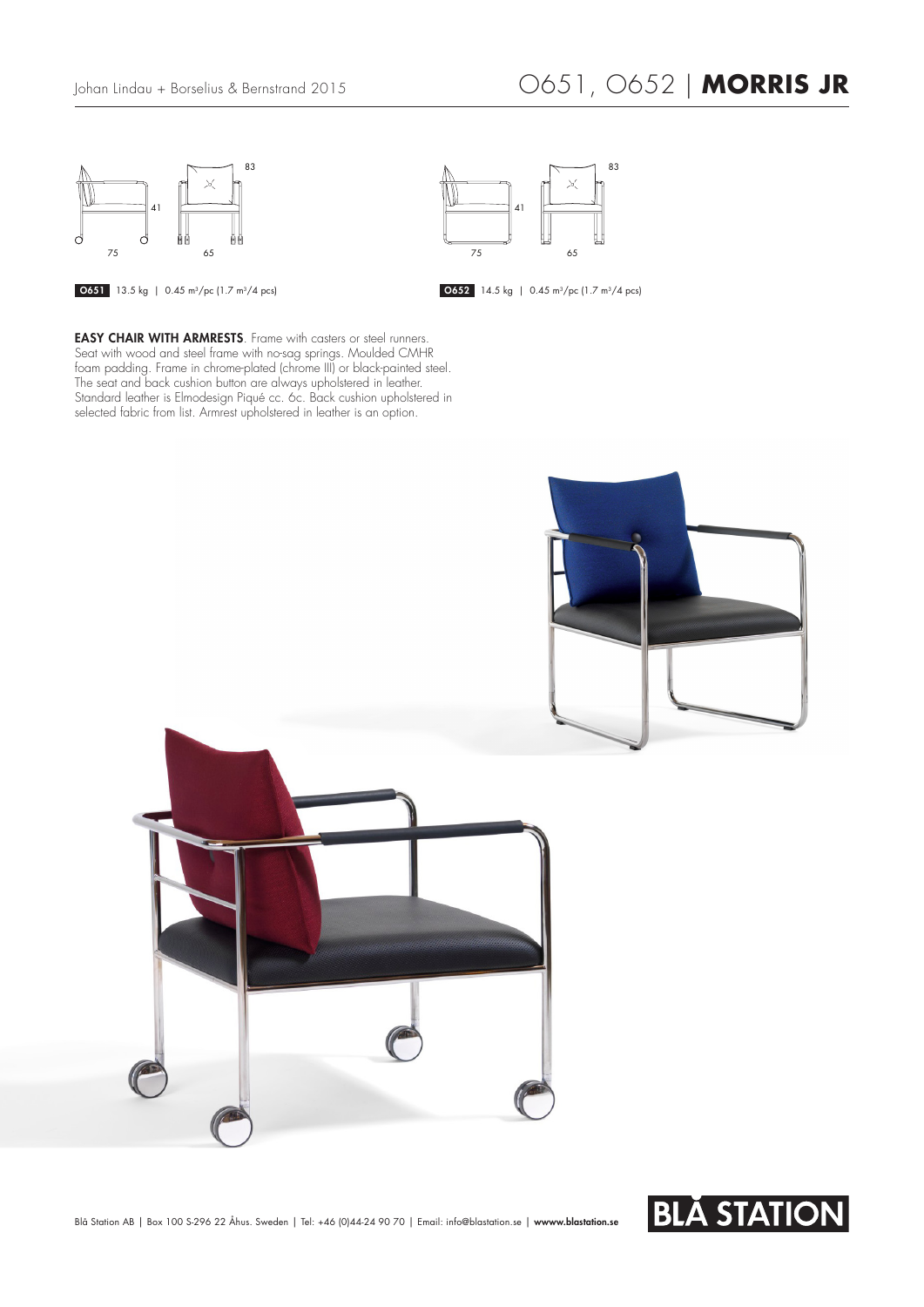

**0651** 13.5 kg | 0.45 m<sup>3</sup>/pc (1.7 m<sup>3</sup>/4 pcs)

|                | O651                     |
|----------------|--------------------------|
| Seat height    | 41                       |
| Overall height | 83                       |
| Overall width  | 65                       |
| Seat depth     | 48                       |
| Overall depth  | $\overline{\phantom{a}}$ |